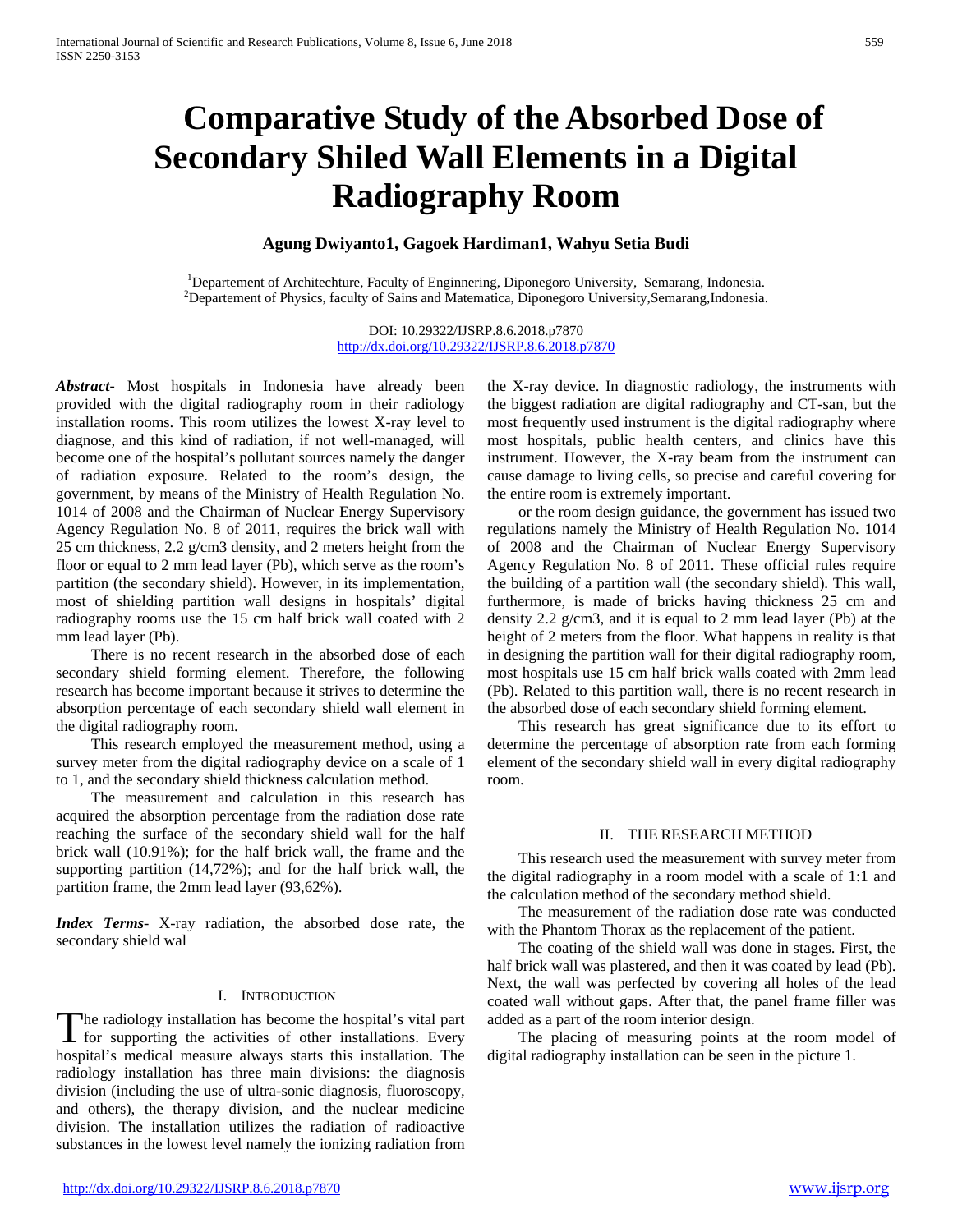

Picture 1

 The Blueprint for the Model and the Placing of Measuring Points in the Undip Training Center Installation Source : private documents

 In the initial phase, the measurement of the measuring points was done in the condition where the half brick wall was plastered with its total thickness is 15 cm. The following picture is the description of the measurement results.



 The Measurement Results of the Radiation Dose Rate on Measuring Points of the Brick Wall Installation Model and 15 cm Plaster

Source: Measurement Results

 In table 1, the 96 kV Rontgen mobile device (4 mAs), in which the radiation dose rate on measuring points is parallel to the phantom, has the radiation intensity level as many as 4.248 mSv/hour. Meanwhile, for the measuring points parallel to the device, the intensity level is 2.31 mSv/hour and for the measuring points behind the shield, the intensity level is 1.17 mSv/hour. Thus, it can be concluded that the scatter dose rate is still above the allowed scatter dose rate, and it is dangerous for users during the radiation process.

 The measurement result of the measuring points outside the room and parallel to the phantom is 3.957 mSv/hour while the measuring points outside of the room and parallel to the position of the Rontgen mobile tube is 2.117 mSv/hour. On the other hand, the measuring points outside of the room and behind the shield area are 0.8 mSv/hour. The three results of measurement outside the room are still above the allowed radiation dose rate, so it is dangerous for the users if they are continuously exposed.

 The absorbed dose of the plastered half brick wall parallel to the phantom is 6.85%. In addition, the absorbed doses in the position both parallel to the mobile Rontgen device and behind the shield area are 8.53% and 17.53% respectively. The average absorbed dose of the plastered half brick wall is 10.91%.

 The measurement of the points on the half brick wall with plaster and the partition panel frame in order to get the result of the absorbed dose was described in the table 2 below.

 The radiation dose rates at the measuring points parallel to the phantom has the radiation intensity level as many as 4.248 mSv/hour; while at the measuring points parallel to the device, the radiation intensity is 2.31 mSv/hour. In addition, for the measuring points behind the shield wall, the intensity level is 1.17 mSv/hour. These facts show us that the scatter dose rate is still above the allowed scatter dose rate. Therefore, it is still dangerous during the radiation process.



 The Radiation Dose Rate Measurement Results of Measuring Points on the Brick Wall Installation Model with 15 cm Plaster and the Partition Panel Source: Measurement Results

 The measurement results of points outside the room are 3.889 mSv/hour (parallel to the phantom side), 2.058 mSv/hour (parallel to the mobile Rontgen tube device), and 0.73 mSv/hour (behind the shield). The number of the measurement results is still above the allowed radiation dose rate, and it is obviously still harmful for users if continuously exposed.

 The absorbed doses of the plastered half brick wall with the partition panel are 8.52% (parallel to the phantom), 10.91% (parallel to the mobile Rontgen device), and 24.74% (behind the Rontgen device shield area). The average of the absorbed dose towards the radiation dose rate is 14.72%.

 From both measurements, the absorbed dose of the partition panel area only is 4.52%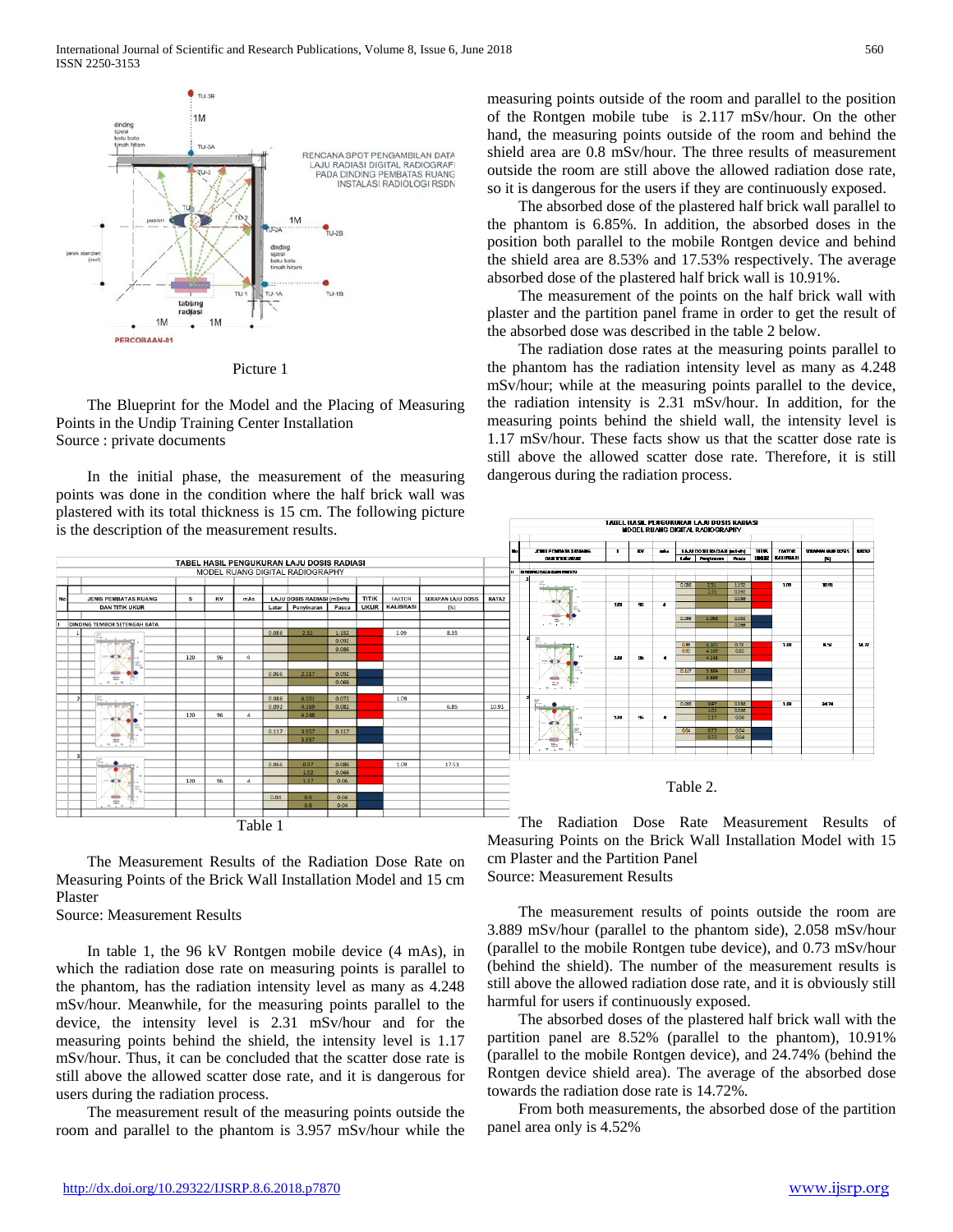The measurement of points was conducted on the half brick wall with the plaster, the partition panel frame and the 2 mm lead coating with 2 meters height from the floor. This measurement's purpose is to determine both absorbed doses which is explained in the following table.



 The Radiation Dose Rate Measurement Results of Measuring Points on the Brick Wall Installation Model with 15 cm Plaster, the Partition Panel, and Lead (Pb) Source: Measurement Results

 The dose rate of the measuring points parallel to the phantom is 4.248 mSv/hour. Meanwhile, the rates of the measuring points both parallel to the device and behind the shield wall are 2.31 mSv/hour and 1.17 mSv/hour respectively. These results show that the scatter dose rate is still above the allowed scatter dose rate, and certainly it is harmful for users throughout the radiation process.

 The points' measurement result, outside the room and parallel to the phantom position, is 0.158 mSv/hour. Furthermore, the other points' measurement results, parallel to the mobile Rontgen tube and behind the shield area, are 0.102 mSv/hour and 0.143 mSv/hour respectively. The aforementioned results are still above the allowed the radiation dose rate for the non-medical staffs, so it is still dangerous for users if continuously exposed. However, for the medical staffs, the rate of radiation dose is relatively below the required dose rate.

 The absorbed rates of the plastered half brick wall with the partition panel coated with 2mm lead and parallel to the phantom, is 96.63%. Meanwhile, the other absorbed doses, parallel to the mobile Rontgen device tube and behind the shield area, are 95.58% and 88.63% respectively. Therefore, the average of the absorbed rates towards the radiation dose rate is 93.62%.

 From the previous measurements, the absorbed dose of the 2mm lead area only is 78.90%

 The measurement results on the half brick wall with the plaster, the partition panel frame, and the 2mm lead coating having height 2 meters from the floors without gaps, were conducted in order to determine the absorbed doses. The results of the measurements are described in the table 4.

 The radiation dose rates at measuring points are 4.248 mSv/hour (parallel to the phantom) and 1.17 mSv/hour (both parallel to the device and behind). These phenomena show us that the scatter dose is still too high for the allowed scatter dose, and thus it is still hazardous for the users during the radiation process.



 The Radiation Dose Rate Measurement Results for Measuring Points on the 15 cm Brick Wall Installation Model, the Partition Panel, and the Lead (Pb) without any gap Source: Measurement Results

 The point measurement results outside the room and parallel to the phantom is 0.133 mSv/hour. On the other hand, the other measurement results of the points both parallel to the tube and behind the shield area are 0.113 mSv/hour. The results of the previous radiation dose rates measurement are still above the allowed rate for the non-medical staffs, so it will be harmful for them if they are continuously exposed. However, for the medical staffs, this radiation dose rate is relatively below the required rate.

 The absorbed dose of the half brick wall; plastered with the partition panel, coated with 2mm lead without gaps and having position parallel to the phantom; is 96.87%. Moreover, the absorbed doses of the brick wall, both parallel to the tube and behind the shield area, are 95.11% and 90.34% respectively. The average of the absorbed dose towards the radiation dose rates of the half brick wall, the partition panel wall, and the 2 mm lead coating without gaps is 94.11%.

From the previously mentioned results, the absorbed dose of the 2 mm lead area without gaps is 79.39%

## III. CONCLUSIONS

- The partition wall of the digital radiography room consists of the plastered half wall  $+ 2$  cm lead (Pb) without gaps as tall as 2 meters and the HPL finishing panel frame
- The absorption percentage average of the radiation dose rate of the plastered brick wall +the HPL finishing panel frame +lead (Pb) without gaps (lab model) is **94,11**%